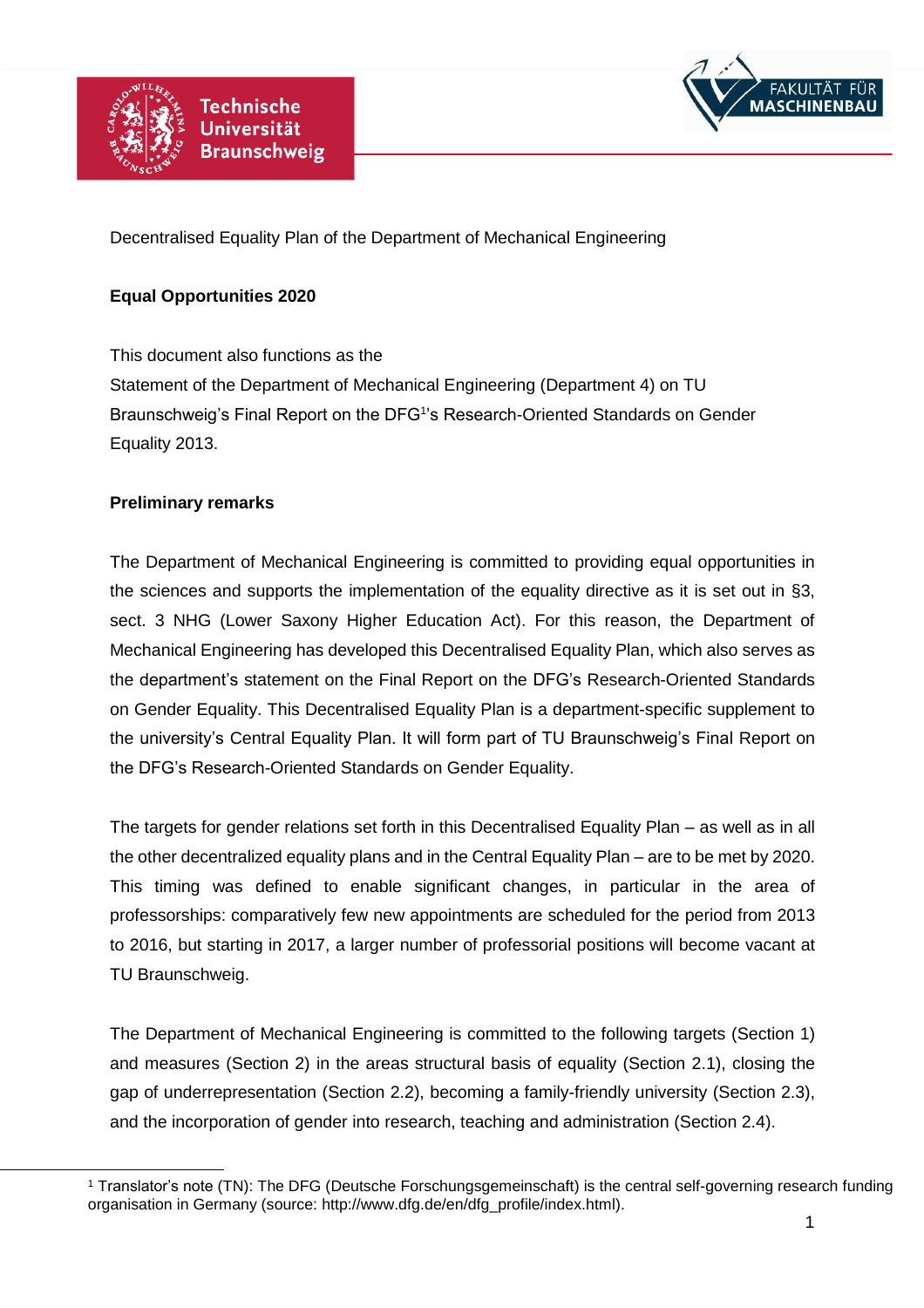# **1. Targets for 2020**

| <b>Qualification level</b>                 | Actual figure, 2012 | Target for 2020 |
|--------------------------------------------|---------------------|-----------------|
| Entering female students                   | 10%                 | 15%             |
| <b>Current female students</b>             | 12%                 | 15%             |
| New female graduates                       | 16.5%               | 18%             |
| Female doctoral graduates                  | 11%                 | 15%             |
| Female habilitation <sup>2</sup> graduates | 0%                  | $N/A^*$         |
| Female junior professors                   | $0\%$               | 25%             |
| Female professors (total)                  | 6.6%                | 13.3%           |
| Female C4/W3 <sup>3</sup> professors       | 4.16%               | 8.3%            |
| Women in executive                         | 0%                  | 25%             |
| positions at the                           |                     |                 |
| departmental level                         |                     |                 |
|                                            |                     |                 |

\* Due to the very low number of habilitations in 2011 and 2012 (when no candidates, male or female, completed a habilitation), it is impossible to set a target for this.

#### **2. List of measures**

The following measures are intended to ensure that equality and family-friendliness become integral parts of the organisational culture in the Department of Mechanical Engineering, and that the set targets are met.

## **2.1 Structural anchoring of gender equality**

In the interest of the advancement of equal opportunities, gender equality will be anchored in our department's structure.

#### 2.1.1 Responsibility at the executive level

Equal opportunities are a value that should be upheld by each and every member of the Department of Mechanical Engineering, with the department's leadership bearing special responsibility for ensuring this value is put into practice.

 <sup>2</sup> TN: A habilitation is a post-doctoral qualification and the prerequisite for obtaining a professorship in Germany.

<sup>&</sup>lt;sup>3</sup> TN: C4 and W3 are the highest salary grades for university professors.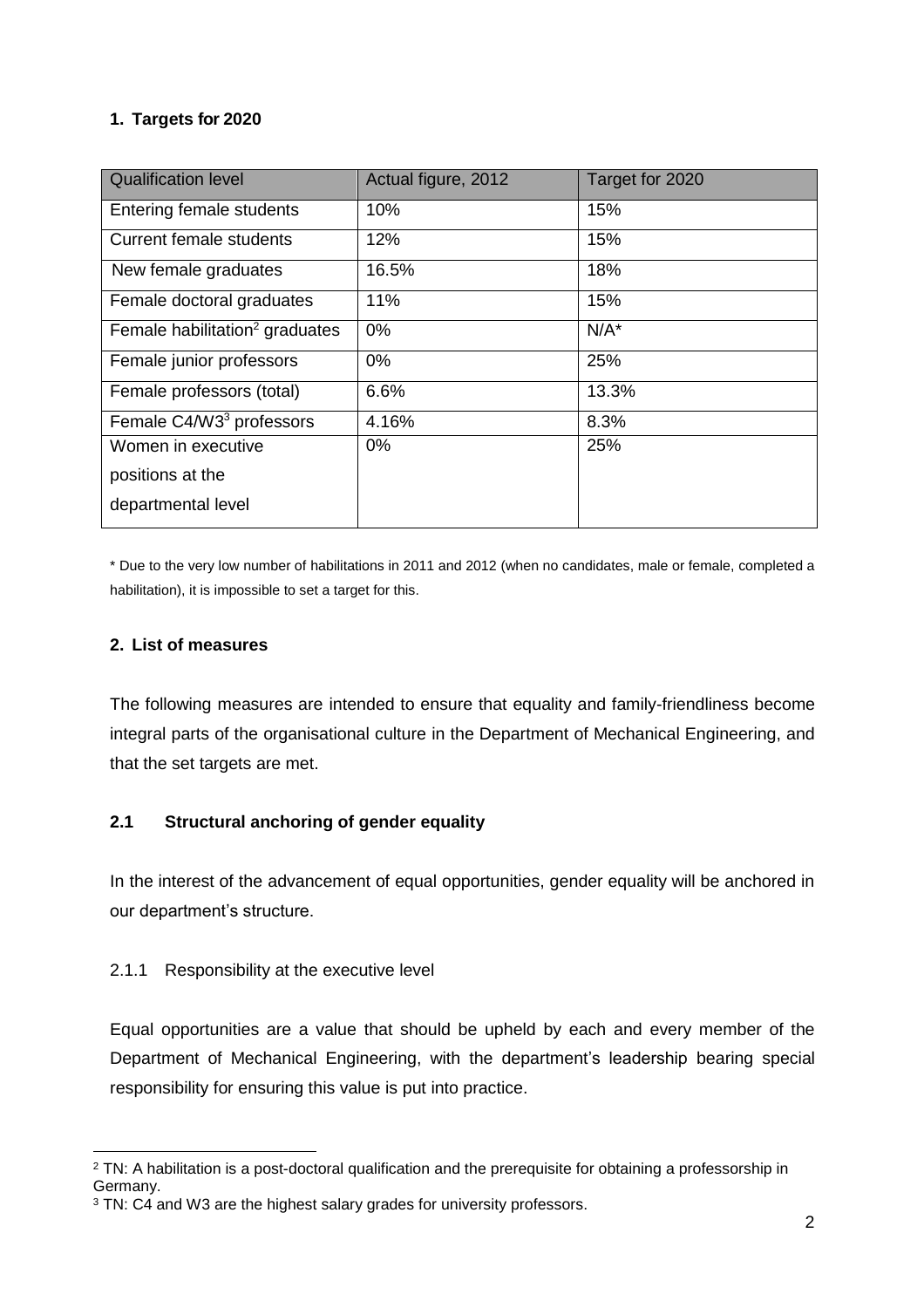## 2.1.2 Equality and Family Working Group and Annual Meeting

The Dean of the Department of Mechanical Engineering takes part in the Equality and Family Working Group (AG Gleichstellung und Familie) and the Equality and Family Annual Meeting (Jour Fixe Gleichstellung und Familie). The Working Group comprises the deans of the university's departments, the heads of the administrative units, the chairperson of the "TUBSundFamiliee.V." association, the Family Office representative, the Dual Career Couples Service representative, the chairperson of the Gender Equality Commission as well as the Equal Opportunities Officer. The purpose of the Working Group is to coordinate activities relating to gender equality and family-friendliness in order to achieve synergies. It meets once every summer semester. The Equality and Family Annual Meeting is attended by the Working Group and TU Braunschweig's President. It takes place once every winter semester.

### 2.1.3 Decentralised Equal Opportunities Officers

Department 4's Decentralised Equal Opportunities Officers have a say in all of the department's staffing and appointment procedures. The Department of Mechanical Engineering provides the Decentralised Equal Opportunities Officers with compensation as detailed in the President's Recommendation of July 30, 2008.

### 2.1.4 Gender assessments

The Department 4 regularly reports gender relations on all qualification levels in its statistics. It practices gender assessments, a top-down management process to ensure the achievement of gender equality.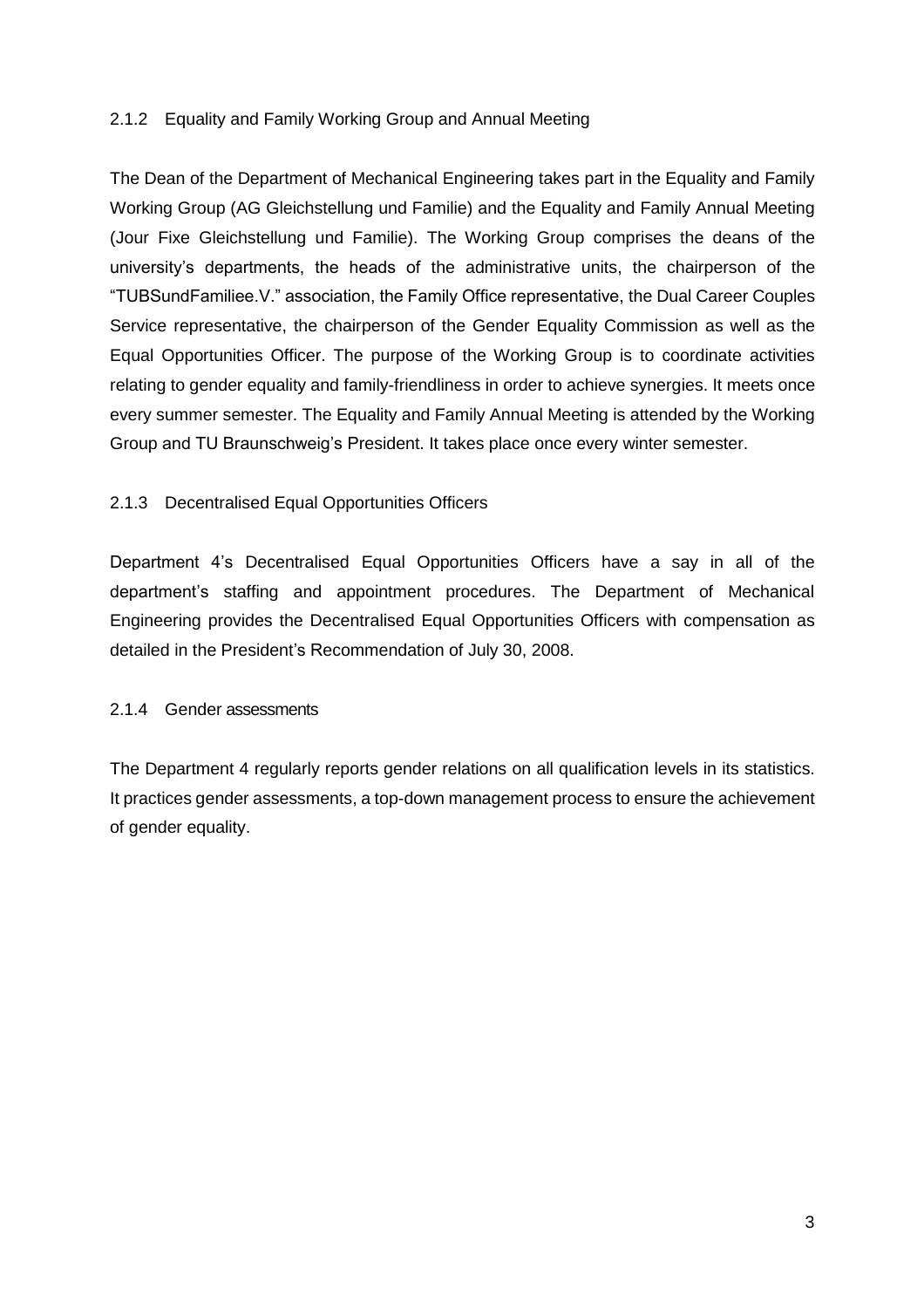### **2.2 Closing the gap of underrepresentation**

At the Department of Mechanical Engineering, women are underrepresented at all qualification levels. The department is taking steps to rectify this underrepresentation and to increase the proportion of women in all areas on a lasting basis.

### 2.2.1 Recruiting and supporting female secondary school students

To get female secondary school students interested in engineering and technical degree programmes - preferably at TU Braunschweig - the Department of Mechanical Engineering sponsors a number of projects. For example, "**π** nut", natural sciences and technology work placements for female secondary students (Praktika in Naturwisschenschaft und Technik), is a department-wide project allowing female secondary school students to complete their mandatory work placements or a voluntary internship during the school holidays at one of the 19 participating institutes within the Department of Mechanical Engineering. The department also plans to offer special support for female early entrance students.

Department 4 is also involved in female secondary school student projects coordinated by the Equal Opportunities Office. In the "Mentoring for Female Secondary School Students" (Mentoring für Schülerinnen) project, female secondary school students in Years 10-13 are paired with a student mentor from a STEM subject for one semester, receiving insights into both the subject and everyday university life. In the "Niedersachsen-Technikum" programme, secondary school graduates complete a six-month placement with a company in the region, spending one day a week at TU Braunschweig. They attend regular lectures and can earn credits that will be recognised in their subsequent degree programmes. In 2012, 13 of 14 participants chose mechanical engineering as their main focus. The department's institutes have shown great initiative for the annual Future Day event and, since 2012, in the "Female Secondary School Students Meet Female Engineers" (Schülerinnen treffen Ingenieurinnen) programme organised by the VDI (Association of German Engineers).

#### 2.2.2 Supporting female students

At the Department of Mechanical Engineering, programmes dedicated to the explicit promotion of women have met with little enthusiasm in the past. Given this experience, the department prefers to participate in projects organised by the Equal Opportunities Office instead of developing its own gender-specific schemes. For example, Department 4 takes part in "fiMINT", "Femtec" and "Mentoring for Female Students" (Mentoring für Studentinnnen). The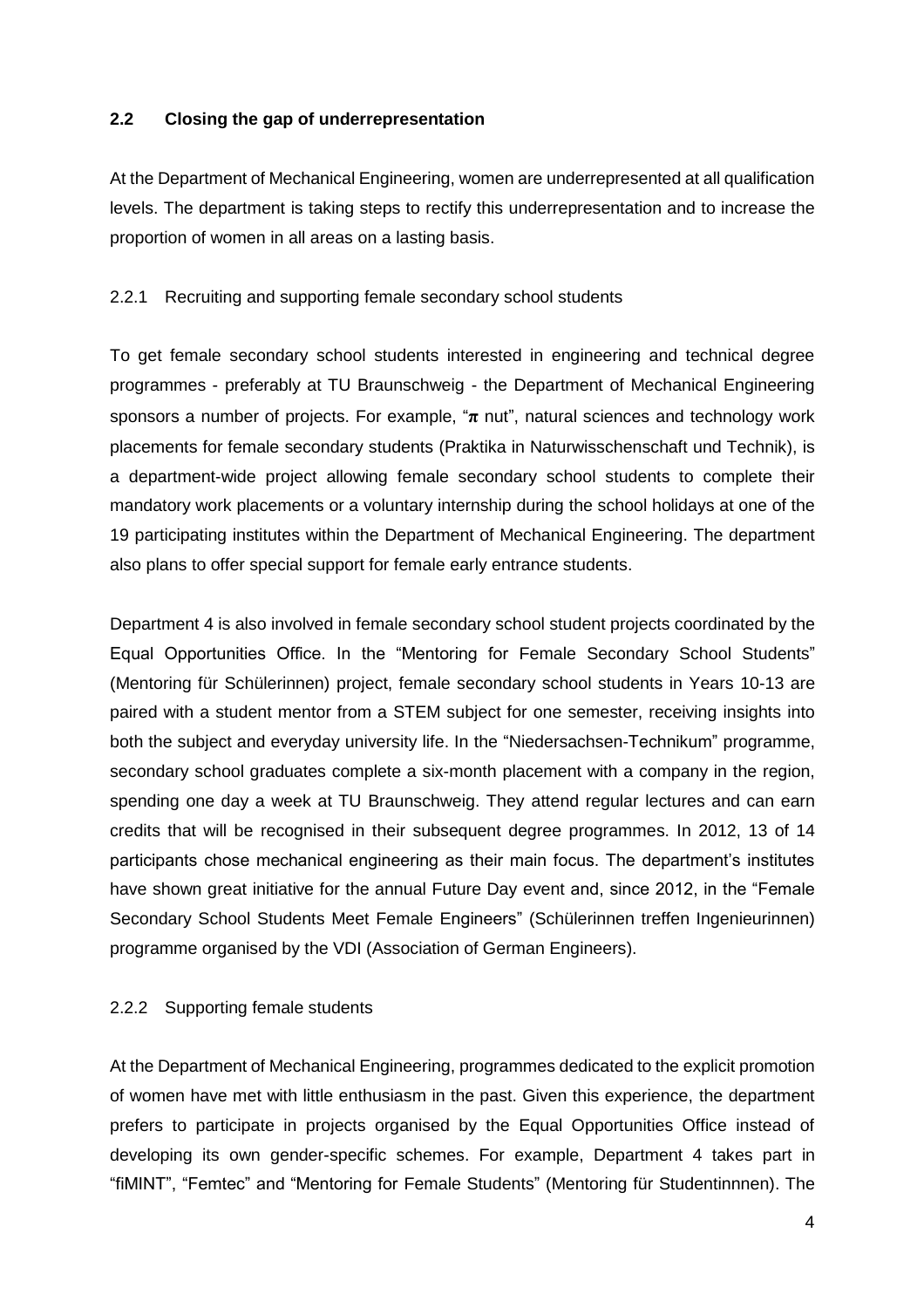interdepartmental "MentorING" programme pairs students with experienced professional mentors in science and industry and is open to students of both sexes. The programme's coordinator pays special attention to all female participants to ensure that any discriminatory mechanisms are not enabled or reinforced. She therefore maintains close contact not only with HR managers at companies in the region, but also with a network of equal opportunities officers and gender equality departments, for example at Volkswagen in Wolfsburg, Salzgitter and Braunschweig, and at the PTB (German Metrology Institute).

In addition, Department 4's professors regularly urge suitable female graduates to consider continuing on to the doctorate level.

#### 2.2.3 Support for female doctoral students

.

The doctoral programmes at Department 4 give special attention to the promotion of women. Important starting points are the department-specific programme for doctoral students (Structured Doctorate, Strukturiertes Doktorat) and the Mechanical Engineering Graduate Forum (Graduierten-Forum Maschinenbau).

In October 2010, a course entitled "Career Planning for Female Doctoral Students" (Karriereplanung für Doktorandinnen) was offered. On Equal Pay Day in March 2012, the Graduate Forum and fiMINT partnered up to hold a workshop for women and a panel discussion on salary negotiations, both of which were well received by female doctoral candidates. The department also supports the "proNET" project developed by the Department of Life Sciences which investigates gender-specific differences in networking behaviours. Participation in this project earns students credits towards a Structured Doctorate.

In the long run, the topic of gender equality will be better incorporated into the Structured Doctorate, with the course "Managerial Competencies: Managing Gender and Diversity" (Führungskompetenz: Gender & Diversity managen) becoming part of the mandatory programme for doctoral students as of the 2013 summer semester. A similar course has already been added to the summer school catalogue of the Coordinated Research Centre 880 (High Lift for Future Civil Aircraft). Further courses pertaining to gender and diversity are also in the works at the CRC 880.

In addition, Department 4's professors regularly urge suitable female candidates who have completed their doctorates to consider continuing on to the habilitation level.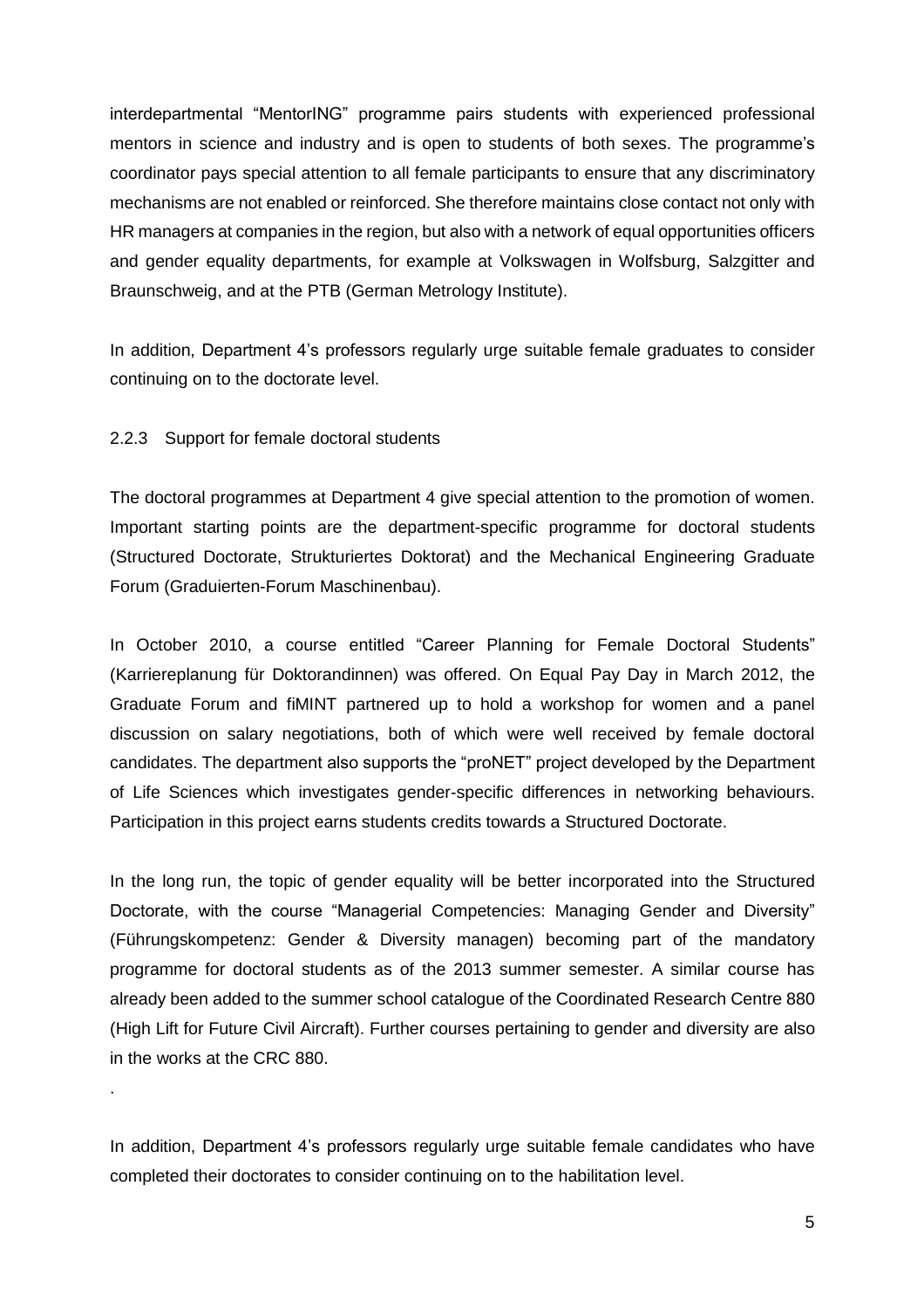## 2.2.4 Support for female habilitation candidates

In 2011 and 2012, no habilitations were completed at the Department of Mechanical Engineering. We are taking various steps to inspire doctoral candidates to embark on scientific careers. A series of "fireside chats" (Kamingespräche) has been initiated for female doctoral candidates, where they can meet with female engineering professors to speak about the implications of a scientific career.

## **2.3 Family-friendly university**

The Department of Mechanical Engineering actively advocates for a balance between family life and studying for its students, or between family life and work for its technical, administrative and scientific staff. Both parents and family care-givers are considered to be people with family responsibilities.

### 2.3.1 Supporting research assistants on parental leave

Research assistants on parental leave receive special support. To facilitate the continuation of their research, they can apply to the department's administration for either student assistant hours or financial aid to purchase a notebook computer.

#### 2.3.2 Flexible childcare

.

The Department of Mechanical Engineering actively advocates for flexible childcare, and it was at our department's initiative that flexible childcare has been expanded at TU Braunschweig. Besides Department 4, Departments 1, 3 and 5 and the central administration contribute to its financing.

#### 2.3.3 Family-friendly infrastructure

The Department of Mechanical Engineering supports the creation of a family-friendly infrastructure. At the Research Airport (Institute of Flight Guidance), a parent-and-child room has already been created. At the moment, a survey is under way to determine the childcare situation at the Research Airport. The results will be used to formulate needs for the purposes of future infrastructure planning at TU Braunschweig.